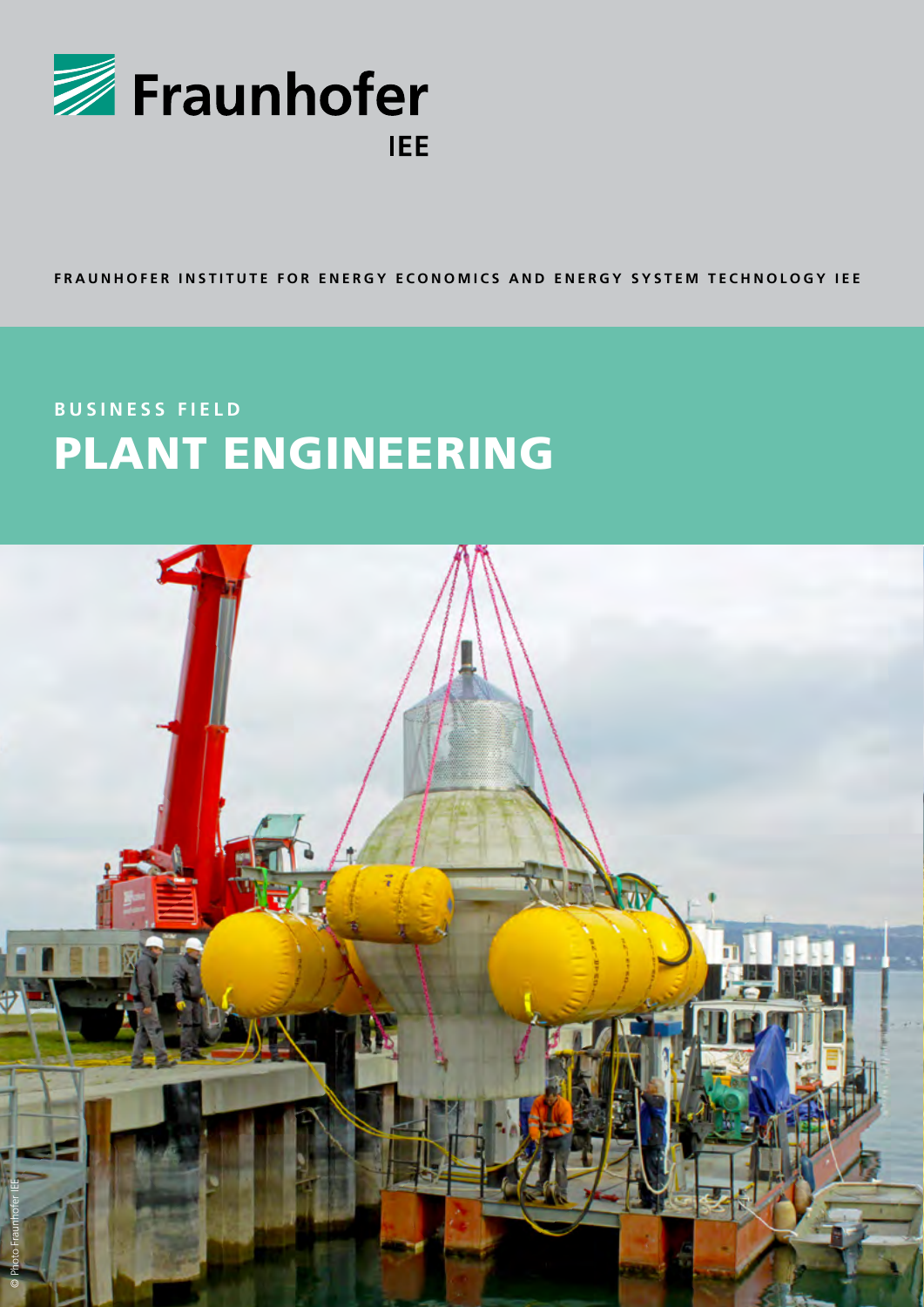© Foto Fraunhofer IEE © Foto Fraunhofer IEE

- Provision of experiment and test centers, e.g. for biogas and PV systems among others
- Power-to-Gas test platform with 50 kW electrolyzer
- Technology setup and integration
- Operation and testing of technology
- Analysis of specific sites, technology, and plants
- **Technological evaluation**
- Cost finding, analysis, and evaluation of cost structure
- **Comparison of technology and** benchmarking

- Preliminary studies and detailed site evaluation including the clarification of various technical issues
- Concept design
- Clarification of the technical integration on site
- Technical feasibility study with cost evaluation



## **Demonstration plants**

### **Feasibility study and site assessment**

- Development of plants from a technical scale to the operating scale
- Design, dimensioning, construction, delivery, and commissioning of plants as well as system integration on site
- Development and delivery of software for technical plant operation and control as well as plant monitoring
- Scientific support



## **Technology development and testing**

### **Techno-economic studies**

**We offer** R&D services in all project phases, starting with site assessment, concept development, feasibility studies, and economic evaluation up to concept design, planning, construction, and commissioning of plants with integration at your site, and scientific monitoring.

## Successfully construct and operate innovative technology and products